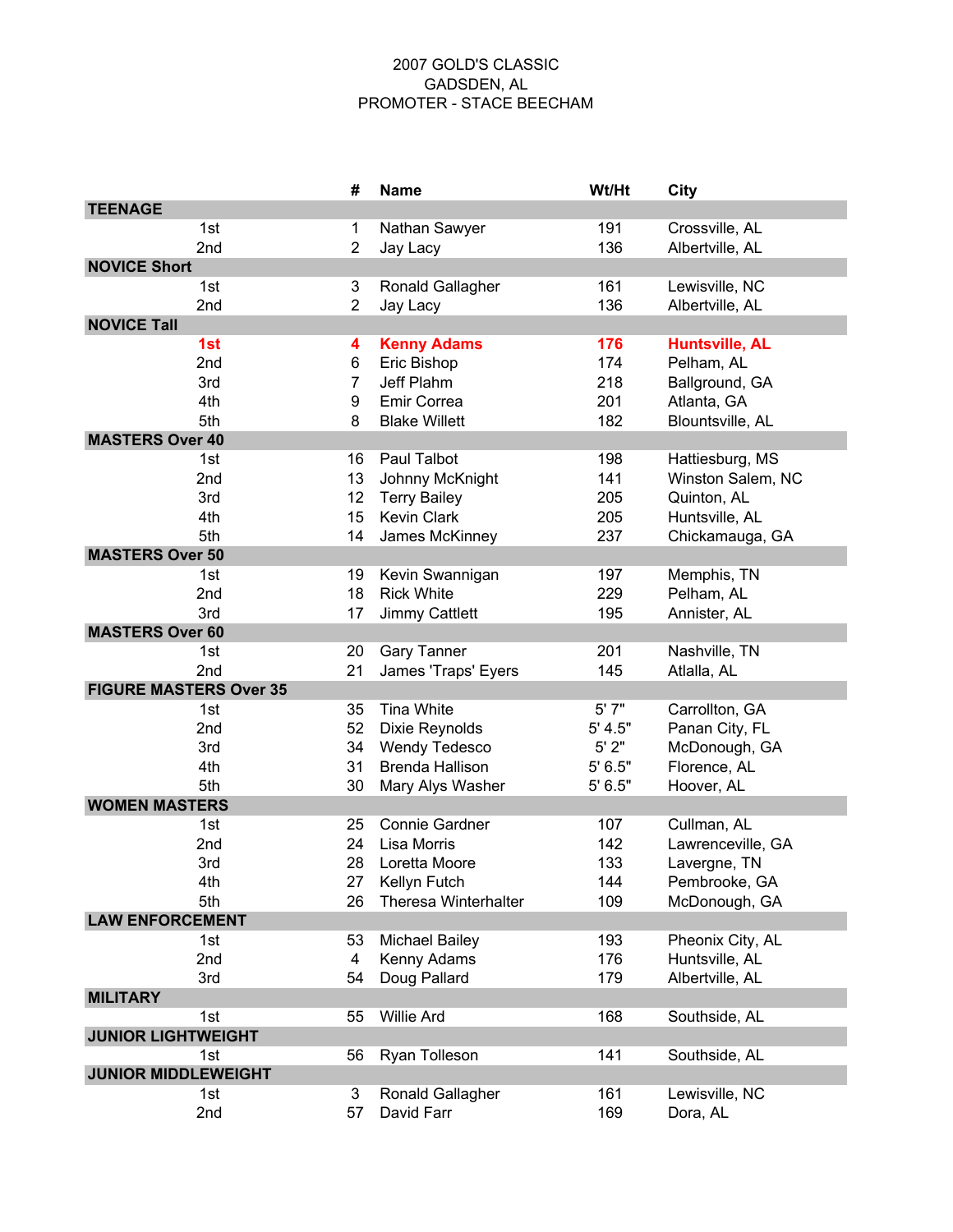## 2007 GOLD'S CLASSIC GADSDEN, AL PROMOTER - STACE BEECHAM

| <b>JUNIOR LIGHT HEAVYWEIGHT</b> |    |                              |           |                                 |
|---------------------------------|----|------------------------------|-----------|---------------------------------|
| 1st                             | 60 | <b>Kyle Rhodes</b>           | 192       | Jasper, AL                      |
| 2nd                             | 59 | Joseph Ryan                  | 193       | Daphne, AL                      |
| 3rd                             | 8  | <b>Blake Willett</b>         | 182       | Blountsville, AL                |
| 4th                             | 61 | <b>Warren Stephens</b>       | 181       | Smyrna, GA                      |
| 5th                             | 1  | Nathan Sawyer                | 191       | Crossville, AL                  |
| <b>JUNIOR HEAVYWEIGHT</b>       |    |                              |           |                                 |
| 1st                             | 74 | Joseph Ajdaradini            | 210       | <b>Madison, AL</b>              |
| <b>WOMEN LIGHTWEIGHT</b>        |    |                              |           |                                 |
| 1st                             | 62 | Penny Ruff                   | 115       | Dallas, GA                      |
| 2nd                             | 25 | <b>Connie Gardner</b>        | 103       | Cullman, AL                     |
| 3rd                             | 26 | <b>Theresa Winterhalter</b>  | 109       | McDonough, GA                   |
| 4th                             | 23 | Sonya Jones                  | 122       | Rainsville, AL                  |
| <b>WOMEN MIDDLEWEIGHT</b>       |    |                              |           |                                 |
| 1st                             | 28 | Loretta Moore                | 133       | Lavergne, TN                    |
| <b>WOMEN HEAVYWEIGHT</b>        |    |                              |           |                                 |
| 1st                             | 78 | <b>Alicia Miller</b>         | 161       | <b>Jackson, TN</b>              |
| 2nd                             | 27 | Kellyn Futch                 | 144       | Pembroke, GA                    |
| 3rd                             | 22 | Judith Tanner                | 153       | Nashville, TN                   |
| <b>FIGURE SHORT</b>             |    |                              |           |                                 |
| 1st                             | 47 | Dana Greeson                 | 5' 2.5"   | Calhoun, GA                     |
| 2nd                             | 39 | Jessica King                 | 5' 2.5"   | Hendersonville, TN              |
| 3rd                             | 40 | Jackie Swaim                 | 5'3"      | Somerville, AL                  |
| 4th                             | 43 | Maricel Carfagro             | 5' 3"     | Guntersville, AL                |
| 5th                             | 34 |                              | 5'2"      |                                 |
| <b>FIGURE MEDIUM</b>            |    | <b>Wendy Tedesco</b>         |           | McDonough, GA                   |
|                                 | 52 |                              | 5' 4.5    |                                 |
| 1st<br>2nd                      | 48 | Dixie Reynolds               | $5'$ 4"   | Panan City, FL<br>Greenboro, NC |
| 3rd                             | 49 | Hollie Higdon<br>Kristi Pugh | 5' 5.5"   | Tuscaloosa, AL                  |
| 4th                             |    | Leslie Eubank                | 5'5"      |                                 |
|                                 | 29 |                              | $5'$ $5"$ | Tupelo, MS                      |
| 5th<br><b>FIGURE TALL</b>       | 51 | <b>Meredith Roberts</b>      |           | Tampa, FL                       |
| 1st                             | 35 | <b>Tina White</b>            | 5' 7"     |                                 |
|                                 |    |                              |           | <b>Carrolton, GA</b>            |
| 2nd                             | 31 | <b>Brenda Harrison</b>       | 5'6.5"    | Florence, AL                    |
| 3rd                             | 30 | Mary Alys Washer             | 5' 6.5"   | Hoover, AL                      |
| 4th                             | 32 | Leslie Kerns                 | 5' 6.5"   | Chatsworth, GA                  |
| 5th                             | 37 | Autumn Lester                | 5' 7"     | Calhoun, GA                     |
| <b>MEN'S GADSDEN</b>            |    |                              |           |                                 |
| 1st                             | 72 | Stephen Henslee              | 189       | Gadsden, AL                     |
| 2nd                             | 55 | <b>Willie Ard</b>            | 168       | Southside, AL                   |
| 3rd                             | 5  | <b>Barry Burnett</b>         | 197       | Southside, AL                   |
| <b>OPEN BANTAMWEIGHT</b>        |    |                              |           |                                 |
| 1st                             | 13 | Johnny McKnight              | 141       | Winston Salem, NC               |
| 2nd                             | 63 | Tom Silavanh                 | 137       | Opelika, AL                     |
| 3rd                             | 64 | <b>Lowell Starr</b>          | 126       | Marietta, GA                    |
| <b>OPEN MIDDLEWEIGHT</b>        |    |                              |           |                                 |
| 1st                             | 58 | Andy Awak                    | 158       | Atlanta, GA                     |
| 2nd                             | 65 | James Schumaker              | 172       | Hendersonville, TN              |
| 3rd                             | 55 | <b>Willie Ard</b>            | 168       | Southside, AL                   |
| 4th                             | 68 | <b>Brian Hartline</b>        | 176       | Rainsville, AL                  |
| 5th                             | 4  | Kenny Adams                  | 176       | Huntsville, AL                  |